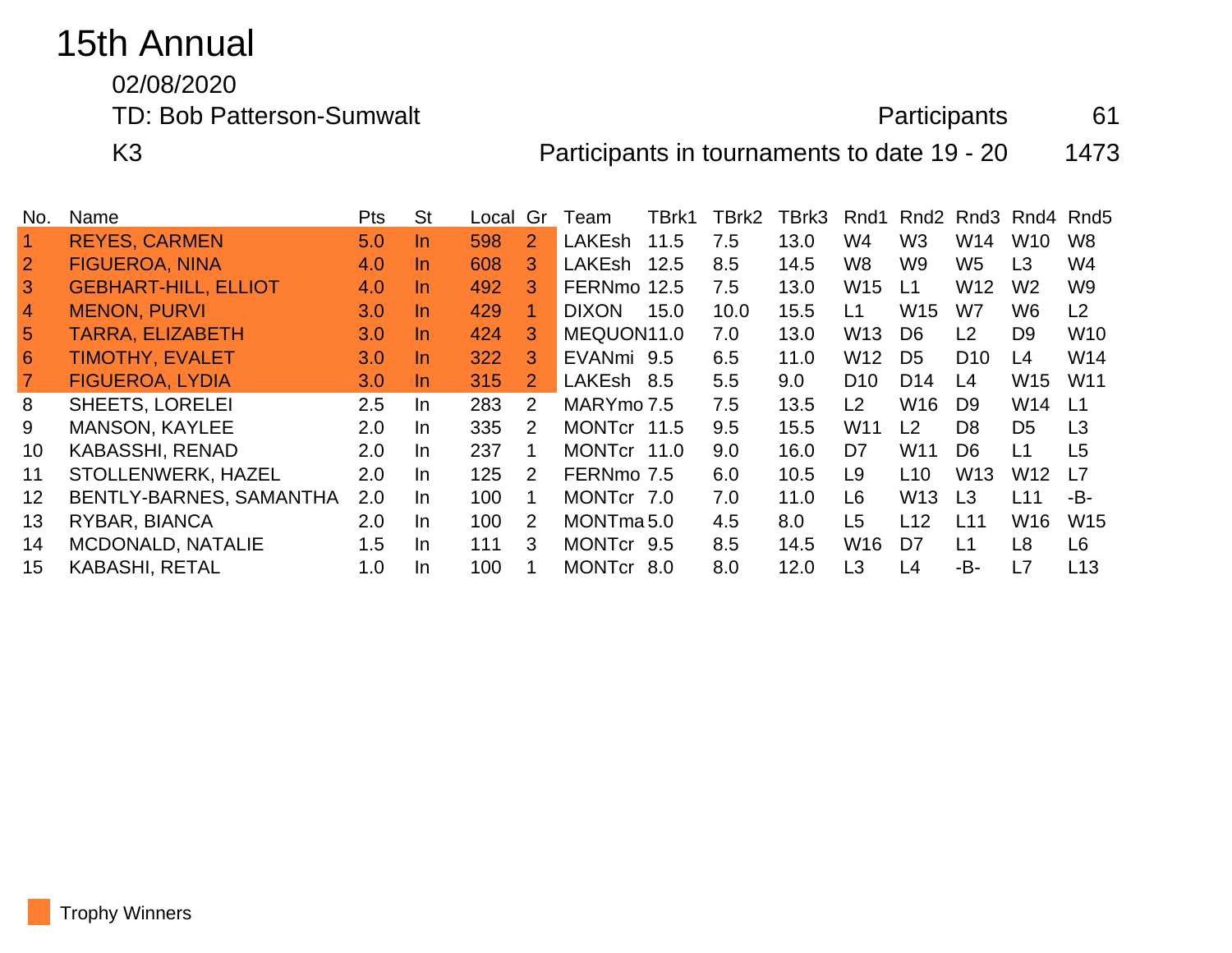## K6 Individual Standings

| No.                  | Name                        | Pts | <b>St</b> | Local | Gr             | Team          | TBrk1 | TBrk2 | TBrk3 | Rnd1            | Rnd <sub>2</sub> | Rnd <sub>3</sub> | Rnd4            | Rnd <sub>5</sub> |
|----------------------|-----------------------------|-----|-----------|-------|----------------|---------------|-------|-------|-------|-----------------|------------------|------------------|-----------------|------------------|
| $\blacktriangleleft$ | <b>OLSON, INGRID</b>        | 5.0 | <b>In</b> | 730   | 5              | <b>GOLDmi</b> | 13.5  | 9.5   | 16.5  | W7              | W <sub>8</sub>   | W <sub>3</sub>   | W <sub>10</sub> | W <sub>5</sub>   |
| $\overline{2}$       | <b>WALDOCH, EMMIE</b>       | 4.0 | <b>In</b> | 521   | 4              | PARKmi        | 12.5  | 9.0   | 13.0  | W27             | W <sub>9</sub>   | D <sub>5</sub>   | D <sub>11</sub> | W7               |
| 3                    | <b>TILLMAN, SAVANA</b>      | 4.0 | <b>In</b> | 588   | 5              | <b>SILVER</b> | 12.0  | 7.0   | 13.5  | W <sub>20</sub> | W22              | L1               | W16             | <b>W10</b>       |
| $\overline{4}$       | <b>COOK, MEGAN</b>          | 4.0 | <b>In</b> | 509   | $\overline{4}$ | BAYVmo 10.5   |       | 7.5   | 11.5  | L <sub>8</sub>  | W21              | W <sub>26</sub>  | W <sub>9</sub>  | W11              |
| 5                    | <b>SAENGSAVANG, AMMY</b>    | 3.5 | <b>In</b> | 544   | 6              | MORSmi 15.0   |       | 10.0  | 16.5  | W <sub>23</sub> | W <sub>12</sub>  | D <sub>2</sub>   | W <sub>8</sub>  | L1               |
| $6\phantom{1}6$      | <b>TIMOTHY, KIERA</b>       | 3.5 | <b>In</b> | 372   | 4              | EVANmi 9.0    |       | 6.5   | 10.5  | L13             | D <sub>14</sub>  | <b>W20</b>       | W24             | W16              |
| $\overline{7}$       | ZAMORA, JADE                | 3.0 | $\ln$     | 414   | 6              | <b>UNITmi</b> | 14.0  | 9.0   | 16.0  | L1              | W15              | W18              | W13             | L2               |
| 8                    | Anderson, Ziporah           | 3.0 | In        | 509   | $\overline{4}$ | <b>EVANmi</b> | 14.0  | 9.0   | 15.5  | W4              | L1               | W23              | L <sub>5</sub>  | W <sub>21</sub>  |
| 9                    | <b>CAMPBELL, ORLA</b>       | 3.0 | In.       | 404   | $\overline{4}$ | GERMmi 13.5   |       | 9.5   | 15.5  | W <sub>12</sub> | L <sub>2</sub>   | W <sub>15</sub>  | L4              | W18              |
| 10                   | <b>SCHAEFER, ANNABELLE</b>  | 3.0 | In.       | 458   | 5              | GERMmi 13.5   |       | 8.5   | 15.5  | <b>W17</b>      | W16              | W <sub>13</sub>  | L1              | L3               |
| 11                   | STEENWYK, ZOE               | 3.0 | In.       | 371   | $\overline{4}$ | GERMmi 12.5   |       | 8.5   | 14.0  | D <sub>18</sub> | W24              | W14              | D <sub>2</sub>  | L4               |
| 12                   | HATCH, EVA                  | 3.0 | In.       | 297   | 5              | <b>GLENgl</b> | 9.5   | 6.0   | 10.5  | L <sub>9</sub>  | L5               | W22              | W26             | W19              |
| 13                   | <b>REICH, LEILANI</b>       | 2.5 | In        | 354   | 5              | PARKmi 8.0    |       | 8.0   | 13.0  | W <sub>6</sub>  | D <sub>17</sub>  | L10              | L7              | W24              |
| 14                   | <b>CANNADY, AMARIE</b>      | 2.5 | In.       | 282   | 6              | <b>UNITmi</b> | 6.5   | 6.5   | 11.0  | W <sub>25</sub> | D <sub>6</sub>   | L11              | D <sub>19</sub> | D <sub>17</sub>  |
| 15                   | LARRY, LABRE                | 2.5 | In.       | 270   | 6              | MORSmi 6.5    |       | 6.5   | 11.0  | W <sub>19</sub> | L7               | L9               | D <sub>17</sub> | W23              |
| 16                   | <b>NELSON-THOMAS, AKILI</b> | 2.0 | In.       | 378   | 5              | MONTcr 9.5    |       | 8.0   | 13.5  | W <sub>22</sub> | L10              | W <sub>21</sub>  | L3              | L <sub>6</sub>   |
| 17                   | <b>CROSS, LONDYN</b>        | 2.0 | In.       | 379   | 5              | <b>GLENgl</b> | 9.0   | 7.5   | 12.0  | L <sub>10</sub> | D <sub>13</sub>  | D <sub>19</sub>  | D <sub>15</sub> | D <sub>14</sub>  |
| 18                   | <b>WIGGINS, TATIANA</b>     | 2.0 | In        | 195   | 6              | MORSmi 7.5    |       | 7.0   | 10.5  | D <sub>11</sub> | D <sub>26</sub>  | L7               | W27             | L <sub>9</sub>   |
| 19                   | THOMPSON, ZION              | 2.0 | In.       | 100   | 5              | MONTcr 7.0    |       | 7.0   | 10.0  | L15             | -B-              | D <sub>17</sub>  | D <sub>14</sub> | L12              |
| 20                   | HARRIS, JAYLA               | 2.0 | In.       | 139   | 6              | MORSmi 6.5    |       | 6.0   | 10.5  | L <sub>3</sub>  | D <sub>25</sub>  | L6               | D <sub>23</sub> | W27              |
| 21                   | <b>ORNSBY, LILLIAN</b>      | 2.0 | In        | 110   | 4              | GLENgl        | 6.0   | 6.0   | 10.0  | -B-             | L4               | L16              | W25             | L <sub>8</sub>   |
| 22                   | STEMPNIEWSKI, KAILA         | 2.0 | In        | 184   | 4              | PARKmi 6.0    |       | 6.0   | 10.0  | L16             | L <sub>3</sub>   | L12              | -B-             | W26              |
| 23                   | FENNELLY, ANNA              | 1.5 | In.       | 102   | 5              | GOLDmi 8.0    |       | 7.5   | 11.5  | L <sub>5</sub>  | W27              | L <sub>8</sub>   | D <sub>20</sub> | L15              |
| 24                   | <b>WEISS, ELIZABETH</b>     | 1.5 | In        | 114   | 6              | MORSmi 7.5    |       | 6.5   | 11.0  | D <sub>26</sub> | L11              | W <sub>25</sub>  | L <sub>6</sub>  | L13              |
| 25                   | <b>JOHNSON, JURNEE</b>      | 1.5 | In.       | 100   | 5              | MONTcr 5.0    |       | 5.0   | 7.5   | L <sub>14</sub> | D <sub>20</sub>  | L24              | L21             | -B-              |
| 26                   | MCDONALD, LAYLA             | 1.0 | In.       | 100   | $\overline{2}$ | <b>MONTcr</b> | 8.0   | 6.5   | 12.0  | D <sub>24</sub> | D <sub>18</sub>  | L4               | L12             | L22              |
| 27                   | HARRISON, REHANNA           | 1.0 | In        | 100   | 6              | MONTcr 5.5    |       | 5.5   | 9.5   | L2              | L23              | -B-              | L18             | L20              |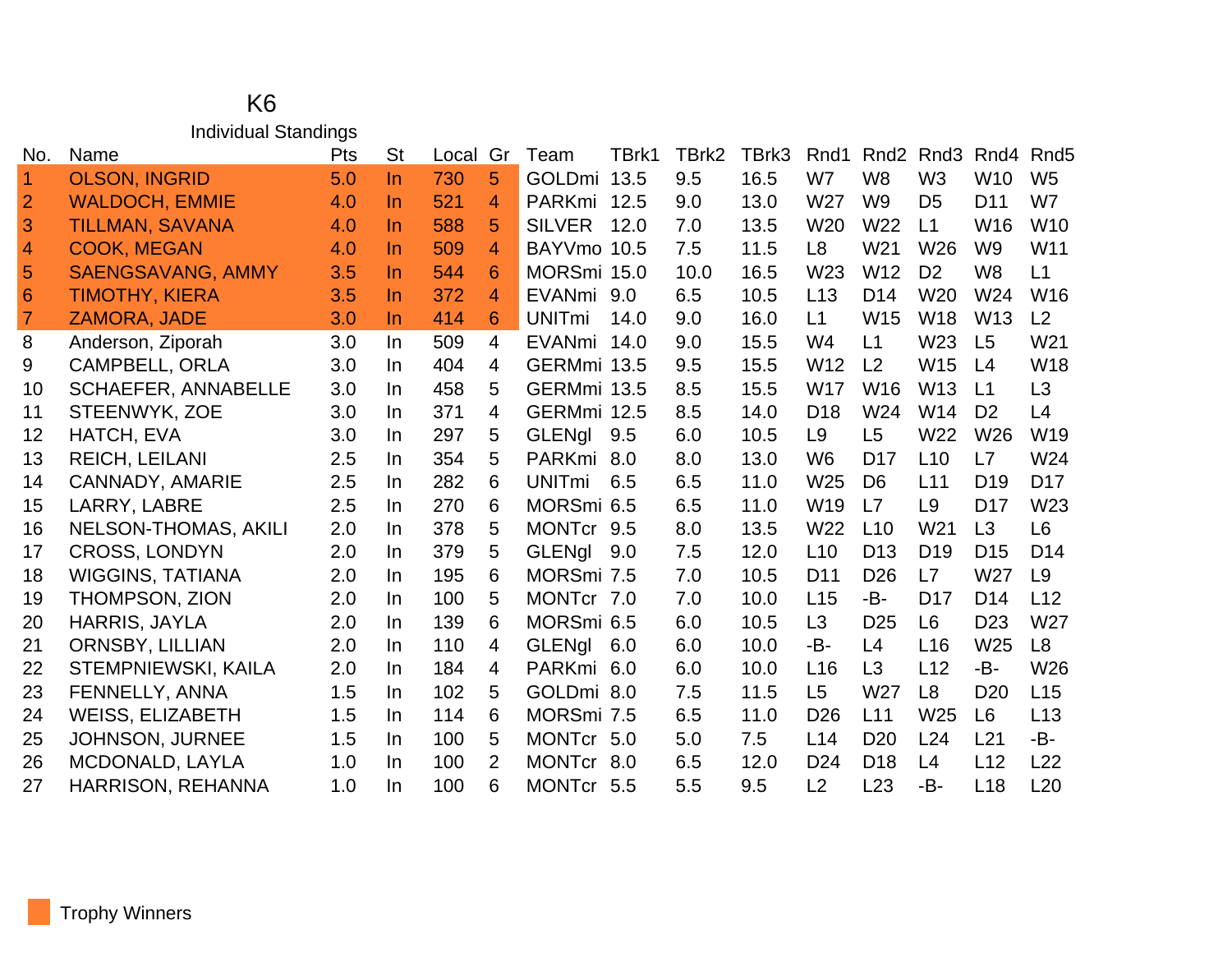|                | K <sub>12</sub>             |     |           |       |                |               |       |       |       |                |                  |                                   |                 |                  |
|----------------|-----------------------------|-----|-----------|-------|----------------|---------------|-------|-------|-------|----------------|------------------|-----------------------------------|-----------------|------------------|
|                | <b>Individual Standings</b> |     |           |       |                |               |       |       |       |                |                  |                                   |                 |                  |
| No.            | Name                        | Pts | <b>St</b> | Local | Gr             | Team          | TBrk1 | TBrk2 | TBrk3 | Rnd1           | Rnd <sub>2</sub> | Rnd <sub>3</sub> Rnd <sub>4</sub> |                 | Rnd <sub>5</sub> |
| $\overline{1}$ | <b>KAUR, JIND</b>           | 5.0 | $\ln$     | 1347  | 4              | <b>USM</b>    | 13.0  | 9.0   | 15.0  | W7             | W12              | W4                                | W <sub>2</sub>  | W <sub>5</sub>   |
| $\overline{2}$ | <b>KAUR, ARADH</b>          | 4.0 | In        | 1370  | 6              | <b>USM</b>    | 15.0  | 10.0  | 18.0  | W9             | W <sub>3</sub>   | W5                                | L1              | W4               |
| 3              | <b>SHEETS, ADELINE</b>      | 4.0 | In.       | 977   | 5              | MARYmo 12.0   |       | 8.0   | 13.0  | W14            | L2               | W7                                | W13             | W <sub>6</sub>   |
| $\overline{4}$ | <b>ALVAREZ, HALEY</b>       | 3.0 | <u>In</u> | 847   | 8              | <b>UNITmi</b> | 15.0  | 10.0  | 15.5  | W18            | W8               | L1                                | W <sub>10</sub> | L <sub>2</sub>   |
| $\sqrt{5}$     | <b>TARRA, KATERINA</b>      | 3.0 | $\ln$     | 957   | $\overline{7}$ | MEQUON14.0    |       | 9.0   | 15.0  | W15            | W6               | L <sub>2</sub>                    | W11             | L1               |
| 6              | <b>HOPKINS, GRACE</b>       | 3.0 | <u>In</u> | 807   | 10             | RUFUmi 12.0   |       | 8.0   | 14.0  | W13            | L5               | W12                               | W8              | L3               |
| $\overline{7}$ | <b>NEWPORT, MATILDA</b>     | 3.0 | In.       | 584   | 7 <sup>1</sup> | LAKEsh        | 12.0  | 7.0   | 13.0  | L1             | W15              | L3                                | W16             | W12              |
| 8              | CHEN, CHLOE                 | 3.0 | In        | 911   | 5              | MEQUON11.0    |       | 8.0   | 12.5  | W17            | L4               | W9                                | L6              | W11              |
| 9              | MAYS, JAZMINE               | 3.0 | In.       | 674   | 6              | MORSmi 11.0   |       | 7.0   | 12.0  | L2             | W11              | L <sub>8</sub>                    | W14             | W <sub>13</sub>  |
| 10             | <b>BONSU, TIKEYRA</b>       | 3.0 | In.       | 388   | $\overline{7}$ | MORSmi 7.0    |       | 4.0   | 8.0   | L11            | W14              | W16                               | L4              | W15              |
| 11             | LISBERG, MARINA             | 2.0 | In.       | 638   | 4              | MARYmo 10.5   |       | 9.0   | 13.5  | W10            | L9               | <b>W17</b>                        | L <sub>5</sub>  | L <sub>8</sub>   |
| 12             | <b>JONES, NYLA</b>          | 2.0 | In.       | 720   | 5              | EVANmi 8.5    |       | 7.5   | 13.5  | W16            | L1               | L <sub>6</sub>                    | <b>W17</b>      | L7               |
| 13             | <b>CASTILLO, LIANI</b>      | 2.0 | In.       | 446   | 11             | <b>AGAPE</b>  | 8.0   | 7.0   | 12.0  | L <sub>6</sub> | W16              | W15                               | L3              | L <sub>9</sub>   |
| 14             | <b>GLASHAGEL, JAYDA</b>     | 1.5 | In.       | 100   | $\overline{7}$ | <b>AGAPE</b>  | 6.5   | 6.5   | 10.5  | L <sub>3</sub> | L10              | D <sub>18</sub>                   | L9              | -B-              |
| 15             | FOX, ANGEL                  | 1.0 | In.       | 208   | $\overline{7}$ | <b>AGAPE</b>  | 8.5   | 8.0   | 11.5  | L <sub>5</sub> | L7               | L13                               | <b>W18</b>      | L10              |
| 16             | <b>HECKMAN, ANNA</b>        | 1.0 | In.       | 208   | 11             | <b>AGAPE</b>  | 7.5   | 7.0   | 10.5  | L12            | L13              | L10                               | L7              | <b>W18</b>       |
| 18             | <b>ALDRIDGE, AMONII</b>     | 0.5 | In        | 100   | 8              | MORSmi 4.5    |       | 3.5   | 7.5   | L4             | L17              | D <sub>14</sub>                   | L15             | L16              |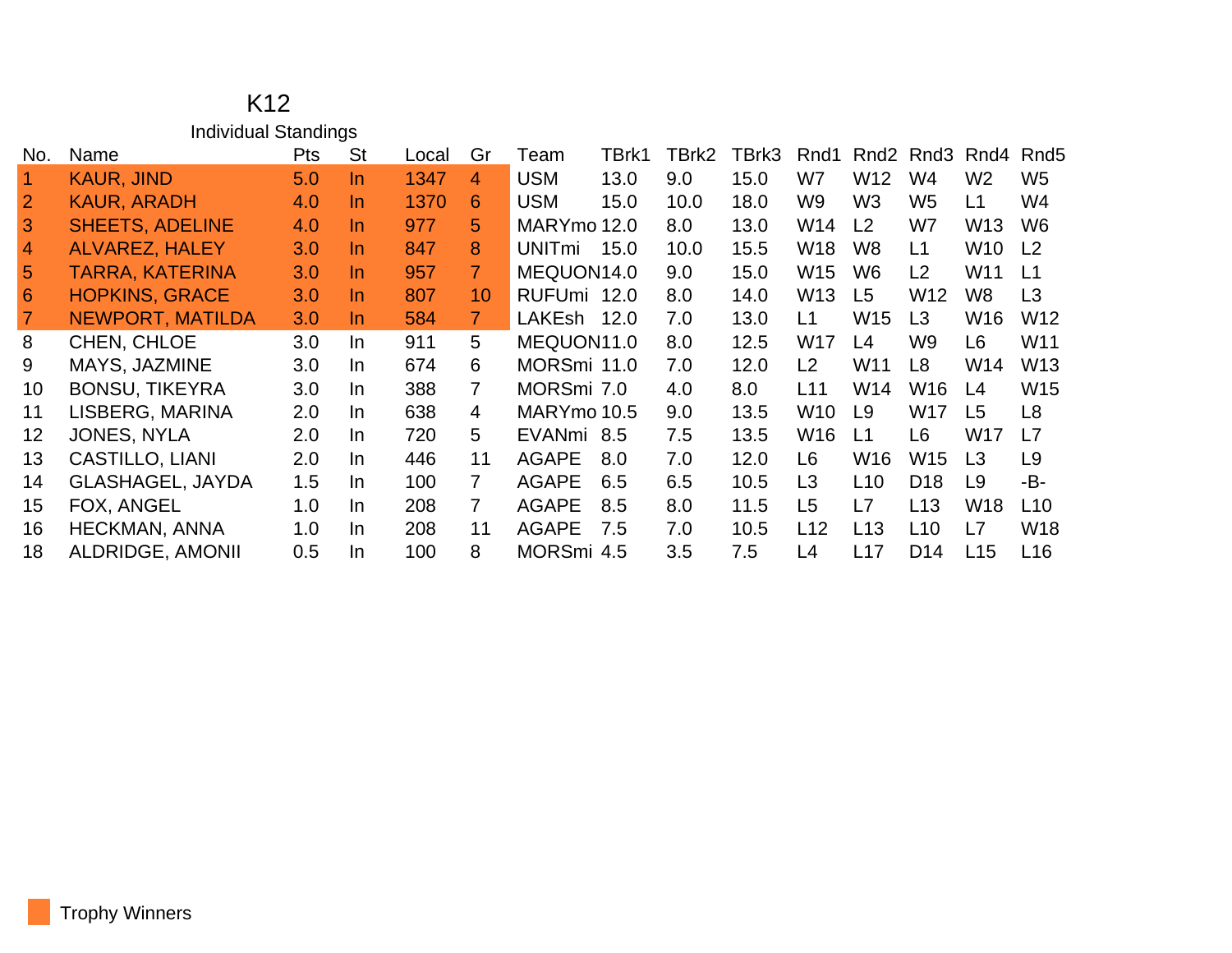## K12 Team Standings

| Pic            | Name (Players: Top 4 used)                                   | Score | Med  | Solk | SBx2 | Cum  |
|----------------|--------------------------------------------------------------|-------|------|------|------|------|
| $\vert$ 1      | Universtiy School, River Hills (2)                           | 9.0   | 19.0 | 33.0 | 56.0 | 28.0 |
|                | KAUR, JIND (5.0,1347)                                        |       |      |      |      |      |
| $\overline{2}$ | KAUR, ARADH (4.0,1607)<br>Milwaukee Morse Middle School, (3) | 6.5   | 14.5 | 27.5 | 17.0 | 16.5 |
|                | MAYS, JAZMINE (3.0,674)                                      |       |      |      |      |      |
|                | BONSU, TIKEYRA (3.0,388)                                     |       |      |      |      |      |
|                | ALDRIDGE, AMONII (0.5,100)                                   |       |      |      |      |      |
| 3              | MEQUON SCHOLASTIC CHESS CLUBS, (2)                           | 6.0   | 17.0 | 27.5 | 25.0 | 20.0 |
|                | TARRA, KATERINA (3.0,957)                                    |       |      |      |      |      |
|                | CHEN, CHLOE (3.0,911)                                        |       |      |      |      |      |
| $\overline{4}$ | Maryland Ave Montesori School, (2)                           | 6.0   | 17.0 | 26.5 | 27.0 | 19.0 |
|                | SHEETS, ADELINE (4.0,977)                                    |       |      |      |      |      |
|                | LISBERG, MARINA (2.0,638)                                    |       |      |      |      |      |
| 5              | AGAPE SCHOOL (5)                                             | 5.5   | 28.5 | 44.5 | 6.5  | 11.5 |
|                | CASTILLO, LIANI (2.0,446)                                    |       |      |      |      |      |
|                | GLASHAGEL, JAYDA (1.5,100)                                   |       |      |      |      |      |
|                | FOX, ANGEL (1.0,208)                                         |       |      |      |      |      |
|                | HECKMAN, ANNA (1.0,208)                                      |       |      |      |      |      |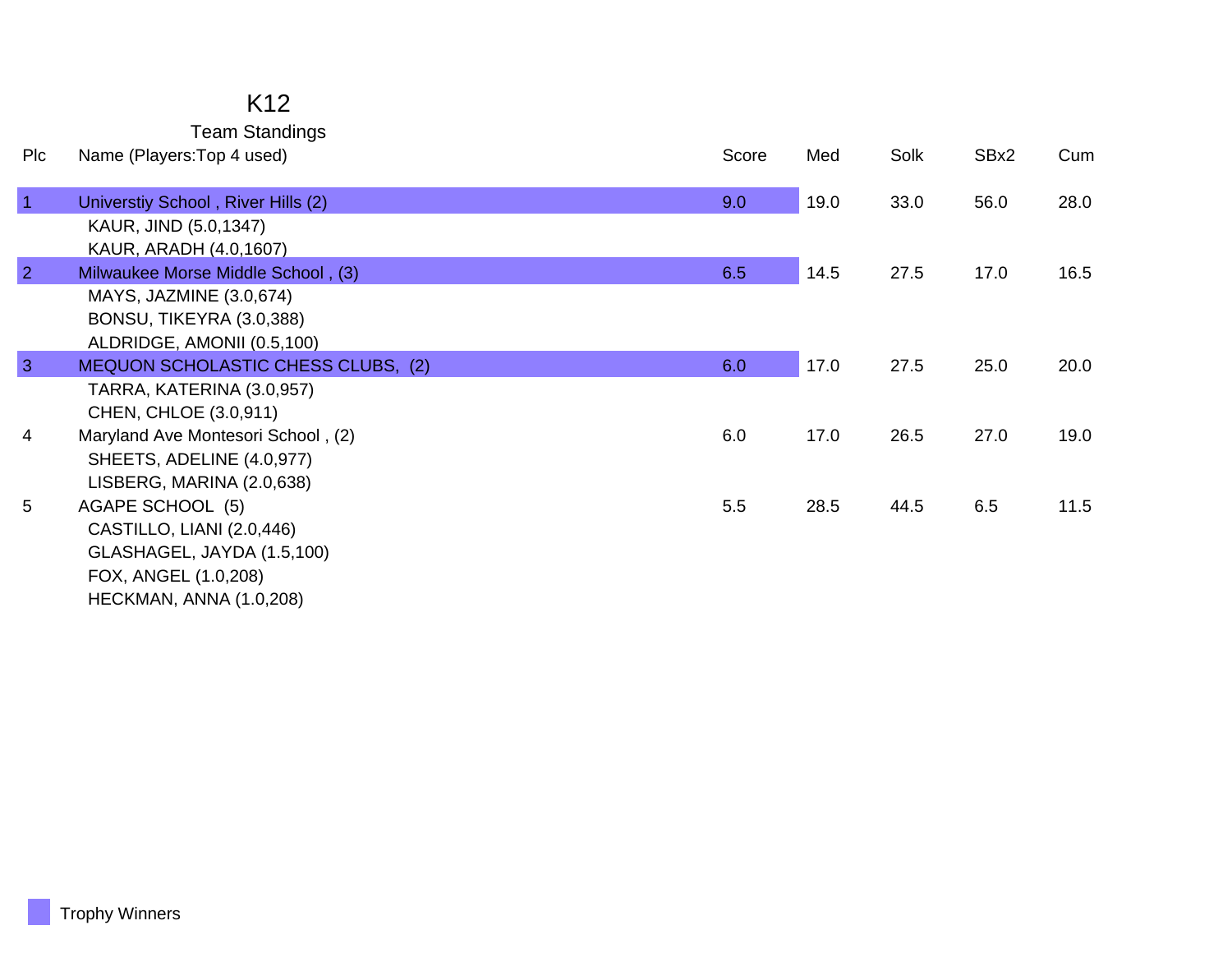## K3 Team Standings

| Plc            | Name (Players: Top 4 used)          | Score | Med  | Solk | SBx2 | Cum  |
|----------------|-------------------------------------|-------|------|------|------|------|
| $\vert$ 1      | LAKE Country Academy, Sheboygan (3) | 12.0  | 21.5 | 36.5 | 55.5 | 35.5 |
|                | REYES, CARMEN (5.0,598)             |       |      |      |      |      |
|                | FIGUEROA, NINA (4.0,608)            |       |      |      |      |      |
|                | FIGUEROA, LYDIA (3.0,315)           |       |      |      |      |      |
| $\overline{2}$ | Craig Montesorri School, Milwau (5) | 7.5   | 34.0 | 57.0 | 28.5 | 26.5 |
|                | MANSON, KAYLEE (2.0,335)            |       |      |      |      |      |
|                | KABASSHI, RENAD (2.0,237)           |       |      |      |      |      |
|                | BENTLY-BARNES, SAMANTHA (2.0,100)   |       |      |      |      |      |
|                | MCDONALD, NATALIE (1.5,111)         |       |      |      |      |      |
| $\mathbf{3}$   | FERNWOOD MONTESORI, Milwaukee (2)   | 6.0   | 13.5 | 23.5 | 23.0 | 16.0 |
|                | GEBHART-HILL, ELLIOT (4.0,492)      |       |      |      |      |      |
|                | STOLLENWERK, HAZEL (2.0,125)        |       |      |      |      |      |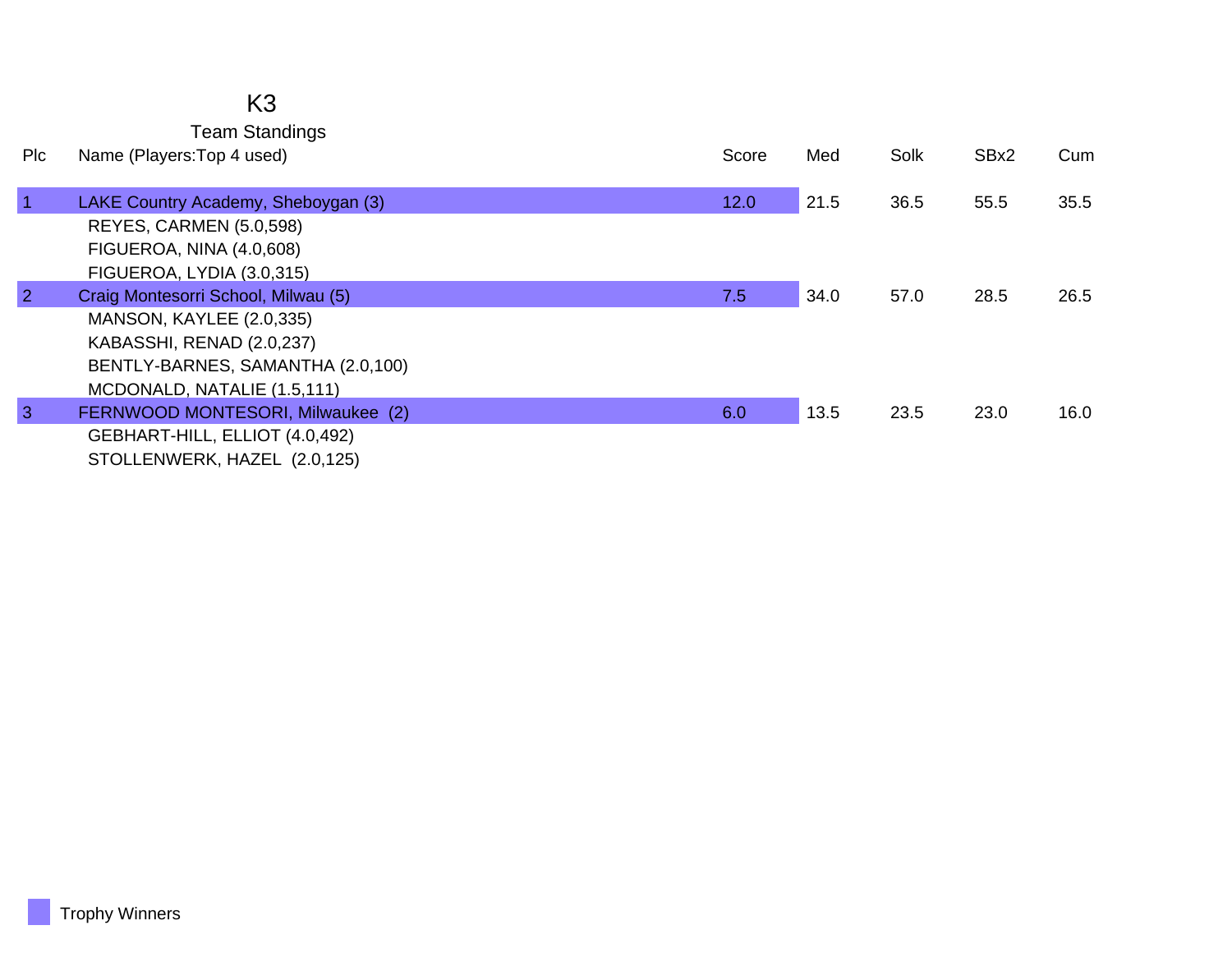| K6                    |
|-----------------------|
| <b>Team Standings</b> |

| Plc            | Name (Players: Top 4 used)                                                                                                                                  | Score | Med  | Solk | SBx2 | Cum  |
|----------------|-------------------------------------------------------------------------------------------------------------------------------------------------------------|-------|------|------|------|------|
| $\vert$ 1      | Milwaukee Morse Middle School, (5)<br>SAENGSAVANG, AMMY (3.5,544)<br>LARRY, LABRE (2.5,270)<br>WIGGINS, TATIANA (2.0,195)<br><b>HARRIS, JAYLA (2.0,139)</b> | 10.0  | 29.5 | 48.5 | 35.5 | 30.0 |
| $\overline{2}$ | MILWAUKEE GERMAN IMERSION, MILW (3)                                                                                                                         | 9.0   | 26.5 | 45.0 | 42.0 | 31.5 |
|                | CAMPBELL, ORLA (3.0,404)<br>SCHAEFER, ANNABELLE (3.0,458)<br>STEENWYK, ZOE (3.0,371)                                                                        |       |      |      |      |      |
| $\overline{3}$ | Parkside School for the Arts, M (3)                                                                                                                         | 8.5   | 23.0 | 36.0 | 33.5 | 22.5 |
|                | WALDOCH, EMMIE (4.0,521)<br>REICH, LEILANI (2.5,354)<br>STEMPNIEWSKI, KAILA (2.0,184)                                                                       |       |      |      |      |      |
| 4              | Glen Hills Middle School, Glend (3)<br>HATCH, EVA (3.0,297)<br><b>CROSS, LONDYN (2.0,379)</b><br>ORNSBY, LILLIAN (2.0,110)                                  | 7.0   | 19.5 | 32.5 | 19.0 | 17.0 |
| 5              | Craig Montesorri School, Milwau (5)<br>NELSON-THOMAS, AKILI (2.0,378)<br>THOMPSON, ZION (2.0,100)<br>JOHNSON, JURNEE (1.5,100)<br>MCDONALD, LAYLA (1.0,100) | 6.5   | 26.5 | 43.0 | 16.0 | 20.0 |
| 6              | GOLDA MEIR ELEMENTARY SCHOOL, M (2)<br><b>OLSON, INGRID (5.0,730)</b><br>FENNELLY, ANNA (1.5,102)                                                           | 6.5   | 17.0 | 28.0 | 36.0 | 20.0 |
| $\overline{7}$ | Evangel Assembly of God Chess C (2)<br><b>TIMOTHY, KIERA (3.5,372)</b><br>ANDERSON, Ziporah (3.0,509)                                                       | 6.5   | 15.5 | 26.0 | 27.5 | 17.0 |
| 8              | UNITED COMMUNITY CENTER (2)<br>ZAMORA, JADE (3.0,414)                                                                                                       | 5.5   | 15.5 | 27.0 | 23.0 | 17.5 |